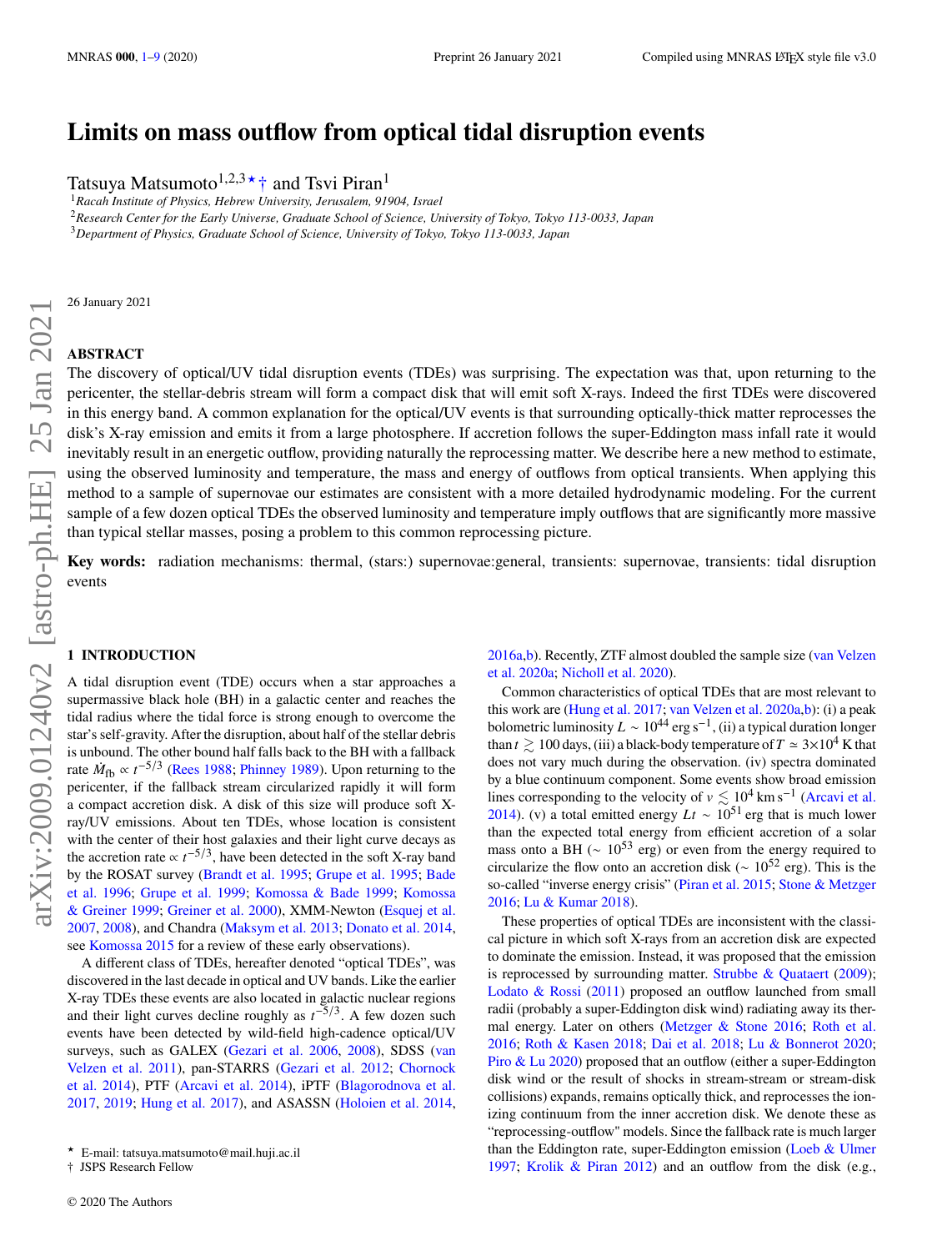[Blandford & Begelman](#page-8-42) [1999\)](#page-8-42) are naturally expected. The expanding material surrounds the system and reprocesses the soft X-rays emitting photons in optical/UV band if thermalization is efficient [\(Roth](#page-8-35) [et al.](#page-8-35) [2016;](#page-8-35) [Roth & Kasen](#page-8-36) [2018\)](#page-8-36). [Metzger & Stone](#page-8-34) [\(2016\)](#page-8-34) have suggested that the outflow carries out a significant fraction of the infalling mass, reducing the mass accreted by the BH and hence the energy generation rate. Alternatively, the outflow can carry out the excess energy in the form of kinetic energy. This would have resolved the "inverse energy crisis" [\(Piran et al.](#page-8-29) [2015;](#page-8-29) [Stone & Metzger](#page-8-30) [2016;](#page-8-30) [Lu & Kumar](#page-8-31) [2018\)](#page-8-31).

An alternative model [\(Piran et al.](#page-8-29) [2015;](#page-8-29) [Krolik et al.](#page-8-43) [2016\)](#page-8-43) suggests that the observed optical emission is generated by interactions between the bound stellar debris taking place around the apocenter. This model follows the simulations of [Shiokawa et al.](#page-8-44) [\(2015\)](#page-8-44) who have shown that the fallback stream passes the pericenter without forming a disk and it collides with the debris near the apocenter. Heated by shocks, the interacting part powers the observed optical emission (see also [Svirski et al.](#page-8-45) [2017;](#page-8-45) [Ryu et al.](#page-8-46) [2020\)](#page-8-46). In this case the accretion onto the BH is delayed and is possibly inefficient.

In this work we focus on the former scenario in which we expect an outflow that is relevant to the reprocessing process. Following recent works by [Shen et al.](#page-8-47) [\(2015\)](#page-8-47) and [Piro & Lu](#page-8-39) [\(2020\)](#page-8-39), we analyze the condition within the emitting region and estimate the ejecta mass involved in the optical TDEs. We then impose the condition that this mass cannot exceed the disrupted stellar mass, which is of order of a solar mass and explore its implications on the reprocessing model. We organize the paper as follows. In [§2,](#page-1-0) we develop the method to estimate the ejecta mass of optical transients in a general quasispherical optically thick situation using the observed luminosity and temperature. In [§3,](#page-3-0) we apply this method to supernovae (SNe) and confirm that we can estimate the ejecta mass with a good accuracy. In [§4,](#page-4-0) we calculate the ejecta mass of available optical TDEs by assuming that the emission is powered by spherically expanding wind. We summarize our result and their implications in [§5.](#page-5-0)

#### <span id="page-1-0"></span>**2 METHOD**

We construct a framework to estimate ejecta mass of optical transients assuming that (i) they expand quasi-spherically and (ii) they are optically thick. The observed photons are thermal and diffuse out of the ejecta. In the context of optical TDEs this situation arises within the "reprocessing-outflow" model. We note that our framework is relevant not only to explosive phenomena like SNe and other transients [\(Piro & Lu](#page-8-39) [2020;](#page-8-39) [Uno & Maeda](#page-8-48) [2020\)](#page-8-48), but also to quasisteady-state configurations as was discussed in [Shen et al.](#page-8-47) [\(2015\)](#page-8-47) for the ultraluminous X-ray source M101 X-1.

We begin defining two critical radii that determine the observables (e.g., [Nakar & Sari](#page-8-49) [2010;](#page-8-49) [Shen et al.](#page-8-47) [2015\)](#page-8-47). The first is the diffusion radius,  $R_d$ , (denoted photon trapping radius,  $R_{trap}$ , by [Shen et al.](#page-8-47) [2015\)](#page-8-47) above which the photon diffusion time is shorter than the dynamical time and photons can freely escape from the ejecta. Using the total optical depth we write this condition as

$$
\tau(R_{\rm d}) \equiv \int_{R_{\rm d}}^{\infty} (\kappa_{\rm es} + \kappa_{\rm a}) \rho dR = \frac{c}{v_{\rm d}},\tag{1}
$$

where  $\kappa_{es}$  and  $\kappa_a$  are the Thomson (electron scattering) and absorption opacities,  $\rho$  is the density,  $c$  is the speed of light, and  $v_d$  is the ejecta velocity at  $R_d$ .

The color radius,  $R_c$ , (denoted thermalization radius,  $R_{th}$ , by [Shen](#page-8-47) [et al.](#page-8-47) [2015\)](#page-8-47) is the location where the photons' last absorption occurs (namely, photons are in thermal equilibrium with the gas within  $R_c$ ).

This radius is defined by the effective optical depth as  $(Rybick)$  & [Lightman](#page-8-50) [1979\)](#page-8-50):

<span id="page-1-3"></span>
$$
\tau_{\text{eff}}(R_{\text{c}}) \equiv \int_{R_{\text{c}}}^{\infty} \sqrt{\kappa_{\text{a}}(\kappa_{\text{es}} + \kappa_{\text{a}})} \rho dR = 1 \tag{2}
$$

Strictly speaking, photons with different energies will have different effective optical depths. We define the color radius as the radius corresponding to the observed color temperature (see [Shen et al.](#page-8-47) [2015;](#page-8-47) [Lu & Bonnerot](#page-8-38) [2020,](#page-8-38) for details). In order to derive this radius, we use for  $\kappa_a$  the Planck-mean absorption opacity.

The system has two different physical situations depending on whether  $R_d > R_c$  or  $R_c > R_d$ . In the former case, photons are trapped within the ejecta and advected up to  $R_d$ . The observed luminosity is given by the diffusion luminosity there. The observed color temperature is given by the photon temperature at  $R_d$ , which is the same as the gas temperature.<sup>[1](#page-1-1)</sup> When  $R_c > R_d$ , photons diffuse out from  $R_d$  but they are still thermally coupled to the gas. The observed color temperature is determined by the radiation temperature at  $R_c$ . Fig. [1](#page-2-0) depicts a schematic picture of the system we consider for the cases of  $R_d > R_c$  and  $R_d < R_c$ .

Using the observed luminosity  $L$ , temperature  $T$ , and the outflow velocity (when it is available) we can estimate the conditions at  $R = \max(R_d, R_c)$  and using them we calculate the mass outflow rate passing through this radius:

<span id="page-1-4"></span>
$$
\dot{M} = 4\pi R^2 \rho \left( v - \frac{dR}{dt} \right),\tag{3}
$$

where  $\nu$  is the ejecta velocity at R. The last term  $dR/dt$  arises because the radii  $R_d$  and  $R_c$  move in both the Eulerian and Lagrangian (mass) coordinates. Usually, as the ejecta expand, these radii recede in the mass coordinate. Integrating the mass outflow rate over time we calculate the total ejecta mass above this radius.

To determine  $R_d$  and  $R_c$  we use the simplified forms of Eqs. [\(1\)](#page-1-2) and [\(2\)](#page-1-3). For the absorption opacity, we adopt the Kramers' opacity  $\kappa_{\rm a} = \kappa_0 \rho T_{\rm g}^{-7/2}$  for TDEs, where  $\kappa_0$  is a constant that depends on the composition and  $T<sub>g</sub>$  is the gas temperature. Since the absorption opacity is always smaller than the Thomson opacity ( $\kappa_a \ll \kappa_{\rm es}$ ), and as long as the density profile is steeper than  $\rho \propto r^{-1}$ , we can approximate the optical depths in Eqs.  $(1)$  and  $(2)$  and obtain:

<span id="page-1-6"></span><span id="page-1-5"></span>
$$
\tau(R_{\rm d}) \simeq \kappa_{\rm es} \rho_{\rm d} R_{\rm d} = c/v_{\rm d} \,, \tag{4}
$$

$$
\tau_{\text{eff}}(R_{\text{c}}) \simeq \sqrt{\kappa_{\text{es}} \kappa_{\text{a}} \rho_{\text{c}}} R_{\text{c}} = 1 \,, \tag{5}
$$

where  $\rho_d$  and  $\rho_c$  are the density at  $R_d$  and  $R_c$ , respectively. For TDEs in which the chemical abundance is solar and temperatures are  $\approx 3 \times 10^4$  K we use  $\kappa_{\text{es}} = 0.35 \text{ cm}^2 \text{ g}^{-1}$  and  $\kappa_0 = 4 \times 10^{25}$ . We also use this values as fiducial values in the rest of this section. When we analyze type Ic SNe in [§3,](#page-3-0) whose temperatures are much lower and whose ejecta are hydrogen and helium free, we use  $\kappa_{\text{es}} =$ 0.07 cm<sup>2</sup> g<sup>-1</sup> and a constant absorption opacity of  $\kappa_a = 0.01$  cm<sup>2</sup> g<sup>-1</sup> (see Appendix [A](#page-7-1) for details of our opacity prescription).

The mass outflow rate (Eq. [3\)](#page-1-4) depends on whether  $R_d > R_c$ or  $R_c > R_d$ . In the former case, the observed luminosity and color temperature are determined at  $R_d$ . The bolometric luminosity is given by the diffusion approximation at  $R_d$ :

<span id="page-1-2"></span>
$$
L = -\frac{4\pi R_d^2 ac}{3\kappa_{\rm cs}\rho_{\rm d}}\frac{dT^4}{dR} \simeq \frac{4\pi R_d^2 a v_{\rm d} T^4}{3} \,,\tag{6}
$$

<span id="page-1-1"></span><sup>1</sup> Note that beyond  $R_c$  the photons and the gas cool adiabatically as  $T \propto \rho^{1/3}$ and  $T_g \propto \rho^{2/3}$ , respectively. However, Compton heating will heat the gas to the same temperature as the radiation in radiation-pressure-dominated ejecta.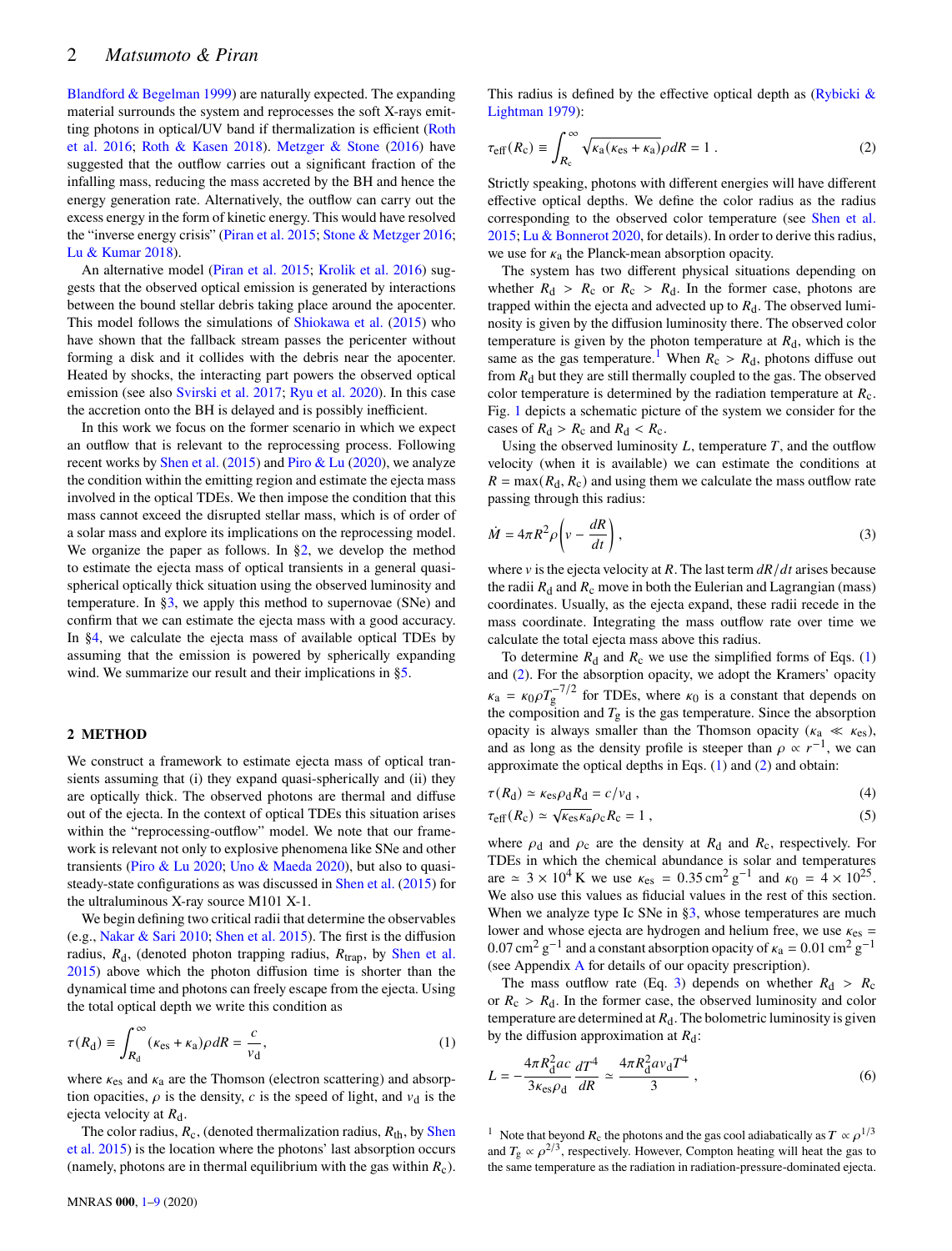

**Figure 1.** A schematic picture of system at two time  $t_1 < t_2$  for the two different cases. (**Top**)  $R_d > R_c$ , photons are trapped within the ejecta up to the diffusion radius  $(R_d,$  dotted curve) and escape from the regions beyond  $R_d$  (marked by yellow color). (**Bottom**)  $R_c > R_d$ , photons diffuse out of the ejecta beyond  $R_d$ , but they are still in thermal equilibrium with the gas up to the color radius ( $R_c$ , solid curve). Outside of  $R_c$  (also marked by yellow color), the photons decouple from the gas. As time progresses, both radii  $R_d$ and  $R_c$  shrink in the Lagrangian (mass) coordinate. Integrating over time the mass outflow rate  $\dot{M}$  at  $R_d$  and  $R_c$ , we estimate the ejecta mass that crossed  $R_d$ ,  $M_{ej}$  (>  $R_d$ ) for the first case and the mass that crossed  $R_c$ ,  $M_{ej}$  (>  $R_c$ ) for the second.

where  $a$  is the radiation constant and we used Eq. [\(4\)](#page-1-5). Solving this equation for  $R_d$ , we obtain

$$
R_{\rm d} \simeq \left(\frac{3c}{2^4 \pi \sigma_{\rm SB}}\right)^{1/2} L^{1/2} T^{-2} v_{\rm d}^{-1/2} \,,\tag{7}
$$

where  $\sigma_{SB} = ac/4$  is the Stefan-Boltzmann constant. Combining this equation with Eq. [\(4\)](#page-1-5), we estimate  $\rho_d$ :

$$
\rho_{\rm d} \simeq \left(\frac{2^4 \pi c \sigma_{\rm SB}}{3 \kappa_{\rm es}^2}\right)^{1/2} L^{-1/2} T^2 v_{\rm d}^{-1/2} . \tag{8}
$$

Combined together, the mass outflow rate at  $R_d$  is given by

$$
\dot{M}_{\rm d} \simeq \left(\frac{3\pi c^3}{\kappa_{\rm es}^2 \sigma_{\rm SB}}\right)^{1/2} L^{1/2} T^{-2} v_{\rm d}^{-1/2} f_{\rm d}
$$
\n
$$
\simeq 8.3 \times 10^{-1} \, \text{M}_{\odot} \, \text{day}^{-1} \, L_{44}^{1/2} T_{4}^{-2} v_{\rm d,9}^{-1/2} f_{\rm d} \,,
$$
\n
$$
f_{\rm d} \, \frac{dR_{\rm d}}{dt} \, \frac{R_{\rm d}}{dt} \left(1 \, d \ln L \, \frac{d \ln T}{dt} \, 1 \, d \ln v_{\rm d}\right) \tag{10}
$$

$$
f_{\rm d} = 1 - \frac{\frac{dR_{\rm d}}{dt}}{v_{\rm d}} = 1 - \frac{R_{\rm d}}{v_{\rm d}} \left( \frac{1}{2} \frac{d \ln L}{dt} - 2 \frac{d \ln T}{dt} - \frac{1}{2} \frac{d \ln v_{\rm d}}{dt} \right), \tag{10}
$$

where we use the convention of  $Q_x = Q/10^x$  (in cgs units).

We turn to the case of  $R_c > R_d$ , in which photons are coupled to the gas up to  $R_c$  and the observed photon temperature equals to the gas temperatures at  $R_c$ ,  $T = T_g$ . We can still use the diffusion approximation at  $R_c^2$  $R_c^2$  and the bolometric luminosity is given by

$$
L = -\frac{4\pi R_{c}^{2}ac}{3\kappa_{\rm es}\rho_{\rm c}}\frac{dT^{4}}{dR} \sim \frac{4\pi R_{c}acT^{4}}{3\kappa_{\rm es}\rho_{\rm c}}\,. \tag{11}
$$

Combining this equation with Eq. [\(5\)](#page-1-6), we estimate  $R_c$  and  $\rho_c$ :

$$
\rho_{\rm c} = \left(\frac{2^8 \pi^2 \sigma_{\rm SB}^2}{3^2 \kappa_{\rm es}^3 \kappa_0}\right)^{1/5} L^{-2/5} T^{23/10} \,, \tag{12}
$$

<span id="page-2-9"></span>
$$
R_{\rm c} = \left(\frac{3^3 \kappa_{\rm es}^2}{2^{12} \pi^3 \kappa_0 \sigma_{\rm SB}^3}\right)^{1/5} L^{3/5} T^{-17/10} \,. \tag{13}
$$

Finally, the mass outflow rate at  $R_c$  is given by

$$
\dot{M}_{\rm c} \simeq \left(\frac{3^4 \pi \kappa_{\rm es}}{2^6 \kappa_0^3 \sigma_{\rm SB}^4}\right)^{1/5} L^{4/5} T^{-11/10} v_{\rm c} f_{\rm c}
$$
\n(14)

<span id="page-2-5"></span>
$$
\approx 3.2 \times 10^{-1} \text{ M}_{\odot} \text{ day}^{-1} L_{44}^{4/5} T_4^{-11/10} v_{c,9} f_c
$$
,  
 $\frac{dR_c}{dr} = 8(3 \text{ dyn L} - 17 \text{ dyn})$ 

$$
f_{\rm c} = 1 - \frac{\frac{dK_{\rm c}}{dt}}{v_{\rm c}} = 1 - \frac{R_{\rm c}}{v_{\rm c}} \left( \frac{3}{5} \frac{d \ln L}{dt} - \frac{17}{10} \frac{d \ln T}{dt} \right),\tag{15}
$$

<span id="page-2-0"></span>where  $v_c$  is the ejecta velocity at  $R_c$ .

When  $R_d > R_c$ , the effective optical depth at  $R_d$  is smaller than unity  $\tau_{\text{eff}}(R_d)$  < 1(=  $\tau_{\text{eff}}(R_c)$ ) because the optical depth is a decreasing function of radius. With Eqs. [\(7\)](#page-2-2) and [\(8\)](#page-2-3) and taking into account the fact that the gas and photon temperatures are the same at  $R_d$ , we estimate the effective optical depth by

$$
\tau_{\text{eff}}(R_{\text{d}}) \simeq \left(\frac{2^4 \pi \kappa_0^2 c^5 \sigma_{\text{SB}}}{3 \kappa_{\text{es}}^4}\right)^{1/4} L^{-1/4} T^{-3/4} v_{\text{d}}^{-5/4} \,. \tag{16}
$$

Therefore, the condition  $\tau_{\text{eff}}(R_d)$  < 1 is rewritten as a condition on the velocity (see also [Shen et al.](#page-8-47) [2015\)](#page-8-47):

<span id="page-2-7"></span>
$$
v_{\rm d} > v_{\rm crit} \equiv \left(\frac{2^4 \pi \kappa_0^2 c^5 \sigma_{\rm SB}}{3 \kappa_{\rm es}^4}\right)^{1/5} L^{-1/5} T^{-3/5}
$$
\n
$$
\approx 1.9 \times 10^4 \,\rm km \,s^{-1} \,L_{44}^{-1/5} T_4^{-3/5},\tag{17}
$$

<span id="page-2-2"></span>where we used  $\rho_d < \rho_c$ . Similarly, we find the condition for  $R_c > R_d$ to be  $v_c < v_{crit}$ . It should be noted that we might not be able to determine  $v_d$  and  $v_c$  from observations (e.g., using line broadening because different lines are formed at different radii expanding at different velocities). Thus we determine which radius is larger by using an observed velocity  $\nu$  representative of the outflow velocity. Unless the velocity profile changes drastically within the ejecta, we determine the situation according to whether  $v \ge v_{\text{crit}}$ .

<span id="page-2-3"></span>The ejecta mass above the radius  $R = \max(R_d, R_c)$  is obtained by integrating Eq.  $(9)$  or  $(14)$  over time:

<span id="page-2-4"></span>
$$
M_{\rm ej}(>R) \simeq \int dt \dot{M}(L,T,\nu) \,. \tag{18}
$$

Similarly, the kinetic energy of ejecta is given by

$$
E_{\text{kin}}(>R) \simeq \int dt \dot{M}(L,T,v)v^2/2.
$$
 (19)

The upper limit of the integrals should be the time when the radius reaches the center of the ejecta (the beginning of nebular phase). Although this time is difficult to identify in observations, the results do not depend sensitively on the choice of the time because the mass outflow rate declines after the peak of luminosity (see Figs. [2](#page-4-1) and [5\)](#page-6-0).

The maximal mass outflow rate is realized when  $R_d = R_c$  and  $v_d = v_c = v_{\text{crit}}$  (see also [Shen et al.](#page-8-47) [2015\)](#page-8-47)<sup>[3](#page-2-6)</sup>:

<span id="page-2-8"></span>
$$
\dot{M}_{\text{max}} = \left(\frac{3^3 \pi^2 c^5}{2^2 \kappa_0 \kappa_{\text{es}}^3 \sigma_{\text{SB}}^3}\right)^{1/5} L^{3/5} T^{-17/10} f_{\text{d}} \tag{20}
$$
\n
$$
\simeq 6.0 \times 10^{-1} \,\text{M}_{\odot} \,\text{day}^{-1} \, L_{44}^{3/5} T_4^{-17/10} f_{\text{d}} \,.
$$

<span id="page-2-6"></span><sup>3</sup> Note that at  $v_{\text{crit}}$ ,  $f_d = f_c$ .

<span id="page-2-1"></span><sup>2</sup> When 
$$
\tau_{\text{eff}}(R_c) = 1
$$
, we have  $\tau(R_c) = (\kappa_{\text{es}}/\kappa_a)^{1/2} > 1$ .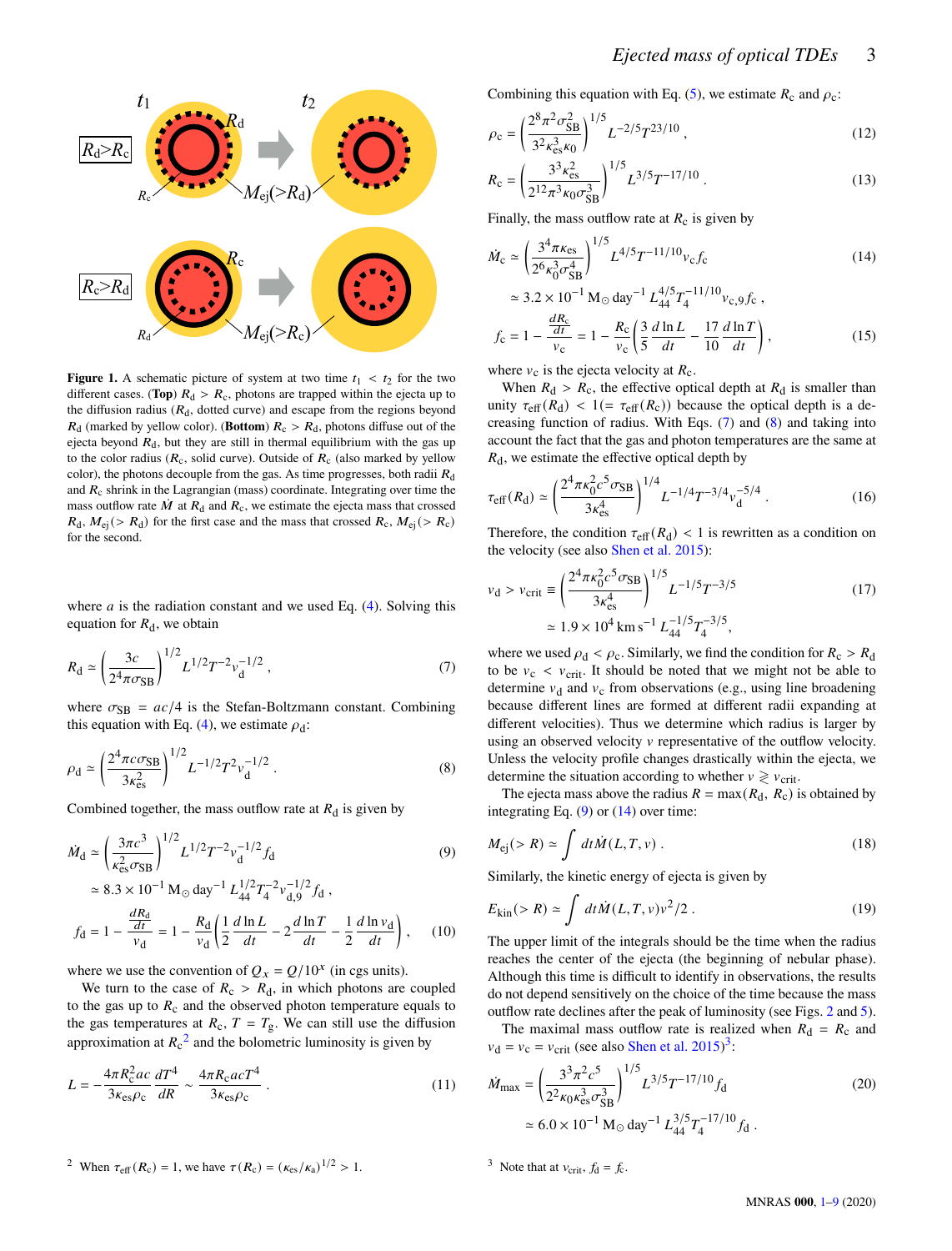## <span id="page-3-0"></span>**3 APPLICATION TO SUPERNOVAE**

We apply the method developed in the previous section to a sample of SNe with good data that have been analyzed using detailed numerical simulation [\(Taddia et al.](#page-8-51) [2018\)](#page-8-51). We compare our results and verify that our method gives a reasonable estimate of the ejecta mass.

We consider a sample of type Ic SNe. For type II SNe, it is well known that the electron scattering opacity decreases drastically due to the hydrogen recombination at the color radius (e.g., [Grassberg et al.](#page-8-52) [1971;](#page-8-52) [Popov](#page-8-53) [1993;](#page-8-53) [Faran et al.](#page-8-54) [2019\)](#page-8-54). For type IIb and Ib SNe, most helium recombines shortly after the explosion  $(\lesssim 10 \text{ days}, \text{ Dessart})$  $(\lesssim 10 \text{ days}, \text{ Dessart})$  $(\lesssim 10 \text{ days}, \text{ Dessart})$ [et al.](#page-8-55) [2011;](#page-8-55) [Piro & Morozova](#page-8-56) [2014\)](#page-8-56) due to its high recombination temperature. Such an early observation is not always performed and we miss most of the helium ejecta. used Thus, in this work, we focus on type Ic SNe for which the ejecta recombination is unimportant and we can ignore the temporal evolution of the electron scattering opacity adopting  $\kappa_{\text{es}} = 0.07 \text{ cm}^2 \text{ g}^{-1}$  (see e.g., [Lyman et al.](#page-8-57) [2016;](#page-8-57) [Taddia et al.](#page-8-51) [2018,](#page-8-51) who estimated the ejecta masses of type Ic SNe using Arnett's rule). The absorption opacity is dominated by boundbound transitions because the ejecta are mainly composed of metals [\(Dessart et al.](#page-8-58) [2015\)](#page-8-58). Here we use a constant absorption opacity  $\kappa_a = 0.01 \text{ cm}^2 \text{ g}^{-1}$  (see appendix [A\)](#page-7-1). Note that when discussing SNe, here, we use a different absorption opacity prescription and opacity values than those used in [§2.](#page-1-0)

When the ejecta expand homologously after the explosion (as in the case of SNe) we can simplify further the formula for the outflows. In this case, we can estimate the ejecta velocity at  $R$  by  $v = R/t$ , where  $t$  is the time measured since the explosion. We can then rewrite the mass formula using the observed time instead.

For the case of  $R_d > R_c$ , the velocity and outflow rate are given by

$$
v_{\rm d} = \left(\frac{3c}{2^4 \pi \sigma_{\rm SB}}\right)^{1/3} L^{1/3} T^{-4/3} t^{-2/3} \tag{21}
$$

$$
\approx 7.5 \times 10^4 \text{ km s}^{-1} L_{42}^{1/3} T_4^{-4/3} t_{day}^{-2/3},
$$
  

$$
\dot{M}_d = \left(\frac{2^2 3\pi^2 c^4}{(\kappa_{es} + \kappa_a)^3 \sigma_{SB}}\right)^{1/3} L^{1/3} T^{-4/3} t^{1/3} f_d
$$
(22)

$$
\approx 1.3 \times 10^{-1} \,\mathrm{M}_{\odot} \,\mathrm{day}^{-1} \,L_{42}^{1/3} T_{4}^{-4/3} t_{\mathrm{day}}^{1/3} f_{\mathrm{d}} \,,
$$

$$
f_{\mathrm{d}} = \frac{2}{3} \left( 1 - \frac{1}{2} \frac{d \ln L}{d \ln t} + 2 \frac{d \ln T}{d \ln t} \right), \tag{23}
$$

where  $t_{\text{day}} = t / \text{day}$ . For  $R_c > R_d$ , the velocity and mass outflow rate are given by

$$
v_{\rm c} = \left(\frac{3^2(\kappa_{\rm es} + \kappa_{\rm a})}{2^8 \pi^2 \sigma_{\rm SB}^2 \kappa_{\rm a}}\right)^{1/4} L^{1/2} T^{-2} t^{-1}
$$
\n
$$
\approx 6.3 \times 10^4 \,\rm km \,s^{-1} \,L_{42}^{1/2} T_4^{-2} t_{\rm day}^{-1}
$$
\n(24)

$$
\dot{M}_{\rm c} = \frac{3}{2^2 \kappa_{\rm a} \sigma_{\rm SB}} LT^{-4} t^{-1} f_{\rm c}
$$
\n(25)

$$
\approx 6.6 \times 10^{-2} \,\mathrm{M}_{\odot} \,\mathrm{day}^{-1} \, L_{42} T_{4}^{-4} t_{\mathrm{day}}^{-1} f_{c} \,,
$$

$$
f_{c} = \left(1 - \frac{1}{2} \frac{d \ln L}{d \ln t} + 2 \frac{d \ln T}{d \ln t}\right). \tag{26}
$$

Instead of the critical velocity in Eq.  $(17)$ , we introduce a critical time before (after) which  $R_d > R_c$  ( $R_c > R_d$ ) by equating  $v_d$  with  $v_{\text{crit}}$  as

$$
t_{\text{crit}} = \left(\frac{3^2(\kappa_{\text{es}} + \kappa_{\text{a}})^3}{2^8 \pi^2 \kappa_{\text{a}}^3 \sigma_{\text{SB}}^2 c^4}\right)^{1/4} L^{1/2} T^{-2}
$$
\n
$$
\approx 6.0 \times 10^{-1} \text{ day } L_{42}^{1/2} T_4^{-2} ,\qquad (27)
$$

To estimate the velocity accurately, we have to know the moment of the explosion. This is not always well-constrained by the observations, resulting in one of our largest sources of error.

First we analyze a well-observed SN 2004fe analyzed by [Taddia](#page-8-51) [et al.](#page-8-51) [\(2018\)](#page-8-51). Fig. [2](#page-4-1) depicts the time evolution of the bolometric luminosity, color temperature, calculated color radius, mass outflow rate at  $R_c$ , and ejecta mass out of  $R_c$ . For this and the following other SNe,  $R_c$  is always larger than  $R_d$  ( $t_{\text{crit}} \lesssim$  day). The mass outflow rate peaks around  $\simeq 25$  days that reflects the time evolution of  $R_c$ . To see this effect, we also show  $\dot{M}$  and  $M_{\rm ej}$  neglecting the term  $dR/dt$  ( $f_c = 1$ ) with dashed curves (bottom two panels). When  $R_c$  expands (shrinks) with time,  $\dot{M}$  is suppressed (enhanced) from its value with  $f_c = 1$  (that ignores this effect). This changes  $M_{ci}$ by up to ∼ 10 % (bottom panel). In Table [1,](#page-4-2) we show the resulting ejecta mass and kinetic energy. For a comparison, we also show the ratios of our results ( $M_{\text{ej}}$ ,  $E_{\text{kin}}$ ) to the values ( $M_{\text{ej,Hy}}$ ,  $E_{\text{kin,Hy}}$ ) obtained by one-dimensional hydrodynamic simulations with fluxlimited diffusion [\(Taddia et al.](#page-8-51) [2018,](#page-8-51) see also [Bersten et al.](#page-8-59) [2011,](#page-8-59) [2012](#page-8-60) for the details of the calculation). Our results agree with those of the hydrodynamic modeling within a factor of 2. The errors are calculated by considering the uncertainty of the explosion time (other uncertainties such as the luminosity and temperature are not available in the literature and are neglected here).

We calculate the ejecta mass and kinetic energy of other 11 SNe studied by [Taddia et al.](#page-8-51)  $(2018)^4$  $(2018)^4$  $(2018)^4$  and one ultra-stripped envelope SN iPTF14gqr [\(De et al.](#page-8-61) [2018\)](#page-8-61). Fig. [3](#page-5-1) presents a comparison of our results to those obtained using numerical modeling. Our estimation of ejecta mass (left panel) is consistent with the hydrodynamic calculation while the kinetic energy distribution (middle panel) shows a discrepancy. The right panel depicts a histogram of the ratios of quantities obtained by our estimates to those by numerical modeling. The mean and standard deviation of  $\log(M_{\text{ei}}/M_{\text{ei,Hy}})$  are -0.24 and 0.24, respectively. Thus our estimation nicely agrees with that by hydrodynamic modeling with an accuracy of a factor 2. The distribution of  $\log(E_{\text{kin}}/E_{\text{kin,Hv}})$  has a mean and standard deviation of −0.11 and 0.56, respectively. This poorer agreement is because the kinetic energy is more sensitive to the estimate of the velocity which in turn depends on the explosion time (see error bars in right panel of Fig. [3\)](#page-5-1).

We briefly mention an interesting result of our method concerning the density profile of SN ejecta. Since we estimate the density  $\rho_c$  for each observation time  $t$ , we can reconstruct the density profile of the ejecta by correcting the expansion effect  $\rho t^3$ . Fig. [4](#page-5-2) depicts a reconstructed density profile of SN 2004fe in the velocity coordinate. The profile could be described by a broken-power-law and it is consistent with the expected structure [\(Chevalier & Soker](#page-8-62) [1989;](#page-8-62) [Matzner &](#page-8-63) [McKee](#page-8-63) [1999\)](#page-8-63). These works show that the power-law indexes of the inner (slow) and outer (fast) parts are  $\sim$  −1 and  $\sim$  −10, respectively. As shown in Fig. [4,](#page-5-2) the inner-part's index of  $\sim -1.5$  agrees with their results, while the outer part has a shallower slope similar to that given by [Sakurai](#page-8-64) [\(1960\)](#page-8-64),  $\simeq -5.26$ .

<span id="page-3-1"></span><sup>4</sup> We exclude SN 2009ca because its luminosity is unusually large among this sample and it might be an outlier.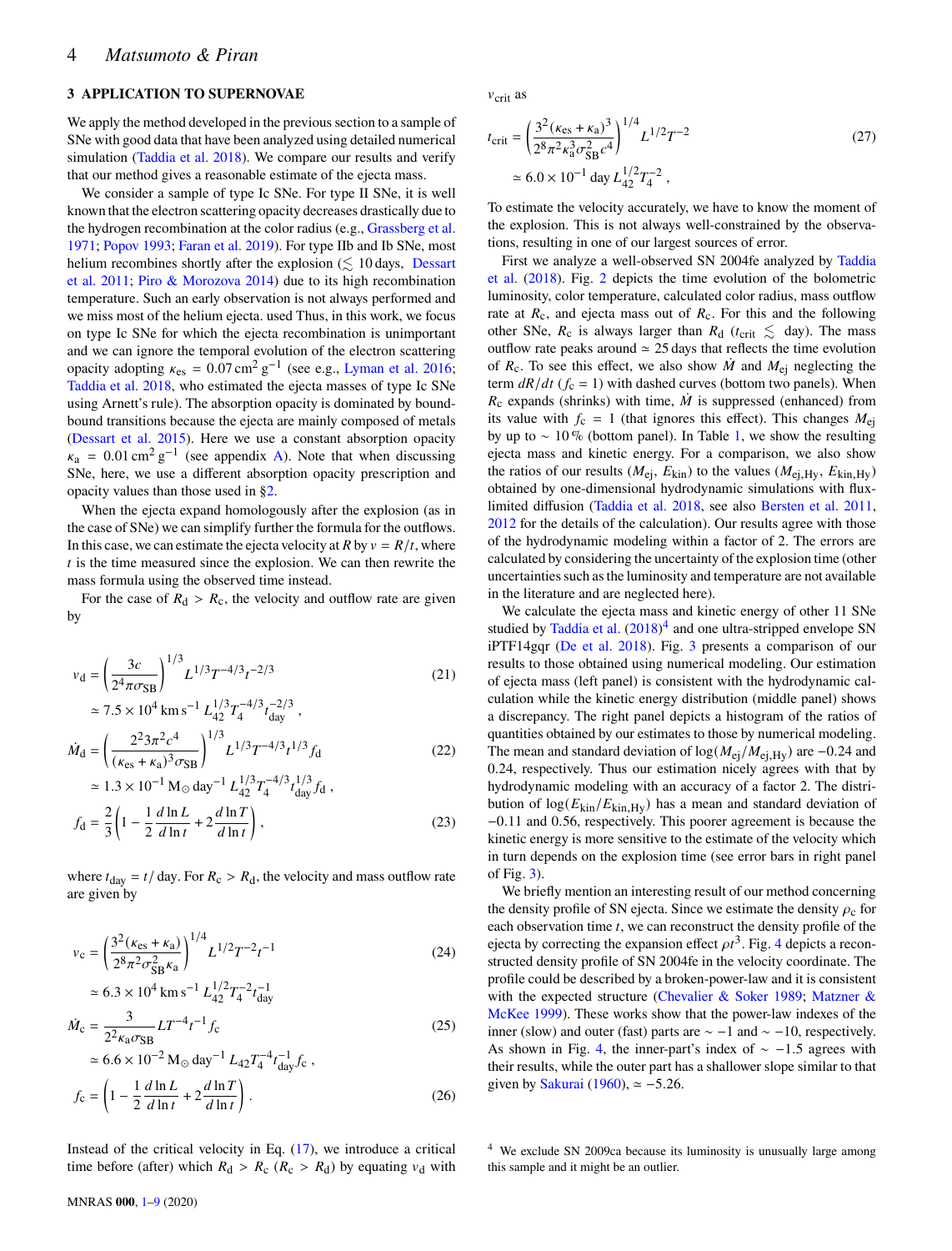

**Figure 2.** The observed luminosity, temperature, estimated color radius  $R_c$  (>  $R_d$ ), mass outflow rate, and ejecta mass above the color radius of SN 2004fe. The observables are taken from figure 12 in [Taddia et al.](#page-8-51) [2018.](#page-8-51) In the panel of  $R_c$ , the gray lines show the distance of the shells expanding with constant velocities of  $v = 10^4$ ,  $2 \times 10^4$ , and  $3 \times 10^4$  km s<sup>-1</sup>. For  $\dot{M}$  and  $M_{ej}$ , we also show the quantities neglecting the term  $dR/dt$  ( $f_c = 1$ ) with dashed curves. Including the term  $dR/dt$  in Eq. [\(3\)](#page-1-4), the mass outflow rate is enhanced (suppressed) before (after) the peak of  $R_c \approx 25 \text{ day}$ ). Note that to obtain smooth fitting curves we used only the solid data points.

<span id="page-4-2"></span>Table 1. Ejecta mass and kinetic energy of type Ic SNe estimated by our method ( $M_{\text{ej}}$ ,  $E_{\text{kin}}$ ). We also show their ratios to those obtained by hydrodynamical modeling  $(M_{ej,Hy}, E_{kin,Hy})$  by [Taddia et al.](#page-8-51) [2018.](#page-8-51) Only the uncertainty of the explosion time is included to calculate the errors.

| Event            | $M_{\rm ej}$      | $M_{\rm ej}/M_{\rm ej,Hy}$ | $E_{\rm kin}$       | $E_{\rm kin}/E_{\rm kin,Hy}$ |
|------------------|-------------------|----------------------------|---------------------|------------------------------|
|                  | $\rm [M_{\odot}]$ |                            | $[10^{51}]$<br>erg] |                              |
| SN 2004fe        | 2.0               | $0.8^{+0.1}$               |                     |                              |
| SN 2004gt        | $1.3^{+0}$        | $0.4^{+0}$                 | $0.3^{+0}$          | $0.09^{+0.1}$                |
| SN 2005aw        | $1.6^{+0}$        | $0.4^{+0}$                 | $0.6^{+0}$          | $0.3 + 0.2$                  |
| SN 2005em        | $2.8^{+0.5}$      |                            | $3.9+$              | 15.5                         |
| <b>SN 2006ir</b> |                   |                            |                     |                              |
| SN 2007ag        |                   |                            | $0.9^{+0}$          |                              |
| SN 2007hn        | $0.8^{+0.3}$      |                            | 1.6                 | 3.9                          |
| SN 2007rz*       | 3 <sup>1</sup>    |                            | $0.6^{\circ}$       | $0.6^*$                      |
| SN 2008hh        | $1.9^{+0.1}$      | $0.5^{+0}$                 | $17+$               | $0.6^{+0}$                   |
| SN 2009bb        | 2.7               | $0.6^{+0}$                 | $1.6^{+}$           |                              |
| SN 2009dp        |                   | $0.5^{+0}$                 | $-3+2$              |                              |
| SN 2009dt        | $0.4^{+}$<br>-0.1 |                            | 0.4                 | $-0.5$                       |
| SN 14gqr*        | 0.08              | 0.36                       | 0.06                | 0.45                         |

 $M_{\text{ei,Hy}}$  and  $E_{\text{kin,Hy}}$  are not available and we use the values given by Arnett's rule [\(Arnett](#page-8-65) [1980,](#page-8-65) [1982\)](#page-8-66).

## <span id="page-4-0"></span>**4 EJECTA MASS OF OPTICAL TDES**

We turn now to our original goal estimating the ejecta mass of optical TDEs. We focus on the "reprocessing-outflow" model, where we can assume that a quasi-spherical wind is launched and the thermal photons reprocessed by this wind diffuse out from the outflow [\(Metzger](#page-8-34) [& Stone](#page-8-34) [2016;](#page-8-34) [Roth et al.](#page-8-35) [2016;](#page-8-35) [Roth & Kasen](#page-8-36) [2018;](#page-8-36) [Dai et al.](#page-8-37) [2018;](#page-8-37) [Lu & Bonnerot](#page-8-38) [2020;](#page-8-38) [Piro & Lu](#page-8-39) [2020\)](#page-8-39).

Consider an optical TDE whose luminosity and temperature are known as a function of time. We integrate Eqs. [\(9\)](#page-2-4) and [\(14\)](#page-2-5) up to the end of the observation time. We use the electron scattering opacity of  $\kappa_{\text{es}} = 0.35 \text{ cm}^2 \text{ g}^{-1}$  and the Kramers' absorption opacity with  $\kappa_0 = 4 \times 10^{25}$  (see Appendix [A\)](#page-7-1) assuming that the ejecta's chemical composition is solar. Different from the homologouslyexpanding SN ejecta, we do not have here a good estimate of the velocity. As the system is quasi-stationary the outflow may be launched with a constant velocity, we fix the velocity and vary it as a parameter (we will return to this point later). Similarly, we neglect the term of  $dR/dt$  in the mass outflow rate, which becomes ~  $10^{15-16}$  cm/100 days  $\simeq 10^{3-4}$  km s<sup>-1</sup> for a typical event. This simplification gives us a conservative estimate of ejecta mass (smaller mass) because the radii  $R_d$  and  $R_c$  shrink during observations, increasing  $\dot{M}$ .

Fig. [5](#page-6-0) depicts the time evolution of the observables  $(L \text{ and } T)$ , radius, mass outflow rate, and ejecta mass beyond the radius for ASASSN-14ae, 14li, and 15oi (as Fig. [2\)](#page-4-1) for an assumed fixed velocity of  $v = 10^4$  km s<sup>-1</sup>. In this case, the diffusion radius is always larger than the color radius  $R_d > R_c$ . The ejecta mass exceeds a solar mass as early as  $5 - 30$  days after the discovery.

<span id="page-4-1"></span>Fig [6](#page-7-2) depicts the ejecta mass of 27 optical TDEs (data are taken from [Hung et al.](#page-8-22) [2017;](#page-8-22) [van Velzen et al.](#page-8-26) [2020a\)](#page-8-26)<sup>[5](#page-4-3)</sup> calculated for different velocities ranging from  $v = 3 \times 10^2$  to  $3 \times 10^4$  km s<sup>-1</sup>. The estimated ejecta mass peaks at the critical velocity of  $v_{\text{crit}} \approx 10^4 \text{ km s}^{-1}$ for which  $R_d = R_c$  (Note the dependences of the outflow rate,  $\dot{M} \propto v (\propto v^{-1/2})$  for  $v < v_{\text{crit}} (v > v_{\text{crit}})$ , see also Eq. [\(20\)](#page-2-8) and [Shen](#page-8-47) [et al.](#page-8-47) [2015\)](#page-8-47). Interestingly this critical velocity is comparable to those suggested by line broadening [\(Arcavi et al.](#page-7-0) [2014](#page-7-0) but see also [Roth](#page-8-35) [et al.](#page-8-35) [2016;](#page-8-35) [Roth & Kasen](#page-8-36) [2018](#page-8-36) for other mechanism giving the observed line broadening) and expected in the "reprocessing-outflow" model [\(Metzger & Stone](#page-8-34) [2016\)](#page-8-34). For most TDEs, the ejecta mass is larger than a solar mass for velocities of  $v \approx 3 \times 10^3 - 10^4$  km s<sup>-1</sup> even in our conservative calculation. The mass is smaller than a solar mass if the ejecta velocity is lower than  $v \lesssim 10^{2-3}$  km s<sup>-1</sup>. Such low velocities lower than the escape velocity are unlikely in the system powered by a super-Eddington disk. Moreover, in this case the ejecta's kinetic energy is as small as  $E_{\text{kin}} \lesssim 10^{49}$  erg, and this outflow does not solve the "inverse energy crisis".

A way to estimate the velocity is adopting the escape velocity at the radius  $v_{\text{esc}}(R) = \sqrt{GM_{\text{BH}}/R}$ , which is a lower limit if the sonic radius is inside the radius  $\langle R \rangle$  [\(Shen et al.](#page-8-67) [2016\)](#page-8-67). Here G is the gravitational constant and  $M_{\rm BH}$  is the BH mass. Using Eqs. [\(7\)](#page-2-2) and

<span id="page-4-3"></span><sup>5</sup> We exclude AT2018iih which is most likely not a TDE (see [Ryu et al.](#page-8-46) [2020\)](#page-8-46). For example, its luminosity declines much slower than all other TDEs. The corresponding estimated ejecta mass ~  $10^2$  M<sub>☉</sub>, is indeed unreasonably large.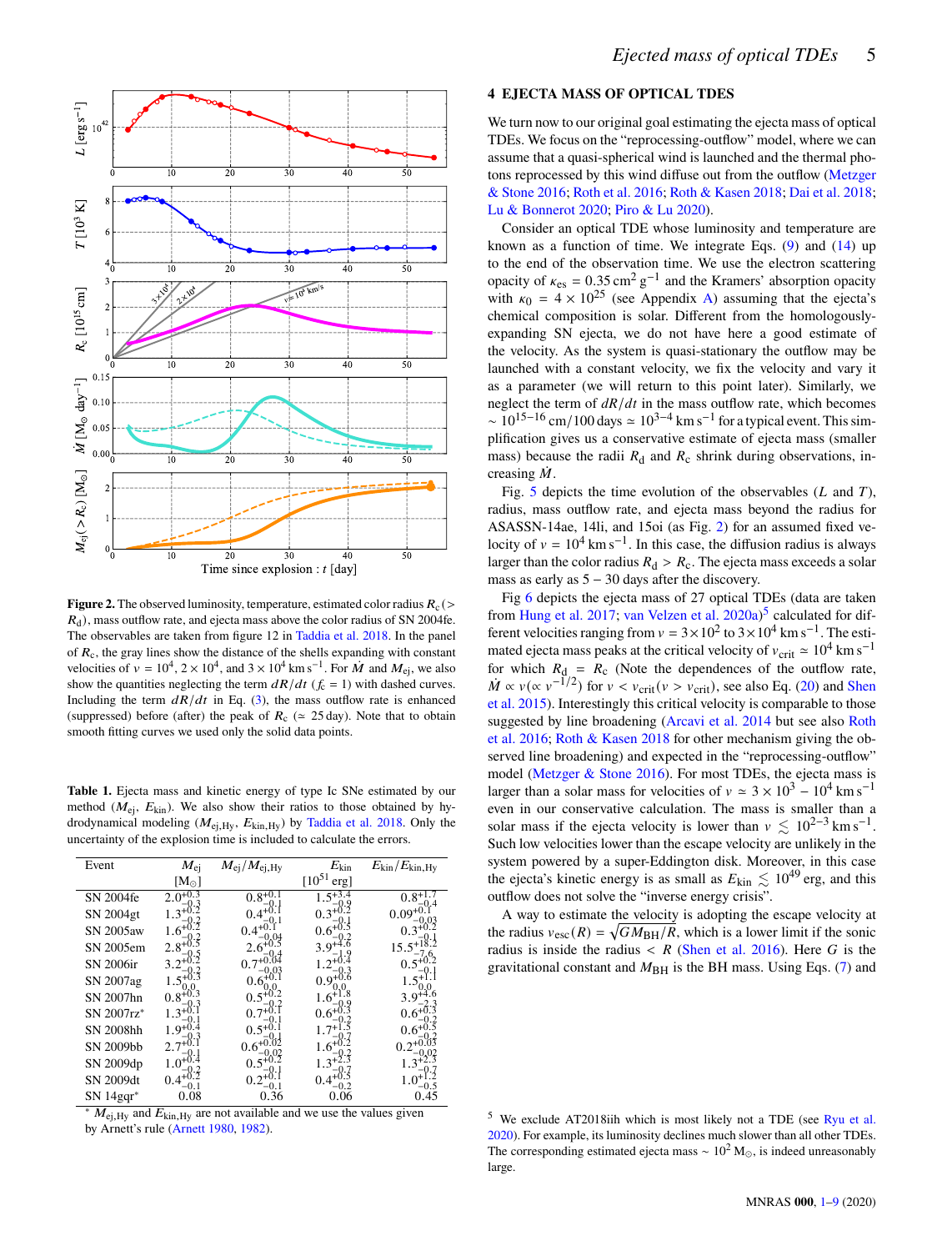

**Figure 3.** (Left) A comparison of ejecta mass estimated by our method  $M_{ei}$  with those obtained by hydrodynamical modeling,  $M_{ei,Hy}$ , [\(Taddia et al.](#page-8-51) [2018\)](#page-8-51). The red and magenta points show the type Ic and broad-line Ic (Ic-BL) SNe, respectively. The black dashed line shows the best fit to the points:  $\log M_{\text{ei}} = 0.98 \log M_{\text{ei,Hy}} - 0.24$ . (**Middle**) Same as for the left panel but for the kinetic energy. (**Right**) The distribution of the ratios,  $M_{\text{ei,Hy}}$  and  $E_{\text{kin}}/E_{\text{kin,Hy}}$ . The mean and standard deviation of the distributions in log space are −0.24 and 0.24 for the mass ratio, and −0.11 and 0.56 for the energy ratio, respectively.



**Figure 4.** Density profile of SN 2004fe in the velocity coordinate reconstructed by correcting the expansion effect  $(\rho t^3)$ . The profile is described by a broken-power-law function consistent with [Chevalier & Soker](#page-8-62) [1989;](#page-8-62) [Matzner & McKee](#page-8-63) [1999.](#page-8-63) The inner part has a slope  $\rho \propto v^{-1.5}$  and the outer part has a similar power-law index to that expected for Sakurai's solution:  $\rho \propto v^{-5.26}$  [\(Sakurai](#page-8-64) [1960\)](#page-8-64).

[\(13\)](#page-2-9), the escape velocities at radii  $R_d$  and  $R_c$  are;

$$
v_{\rm esc}(R_{\rm d}) \simeq \left(\frac{2^4 \pi \sigma_{\rm SB} G^2 M_{\rm BH}^2}{3c}\right)^{1/3} L^{-1/3} T^{4/3} \tag{28}
$$

$$
\approx 840 \text{ km s}^{-1} M_{\text{BH},6.5}^{2/3} L_{44}^{-1/3} T_4^{4/3},
$$
  
\n
$$
v_{\text{esc}}(R_{\text{c}}) \approx \left(\frac{2^{12} \pi^3 \sigma_{\text{SB}}^3 \kappa_0 G^5 M_{\text{BH}}^5}{3^3 \kappa_{\text{es}}^2}\right)^{1/10} L^{-3/10} T^{17/20}
$$
(29)  
\n
$$
\approx 1900 \text{ km s}^{-1} M_{\text{BH},6.5}^{1/2} L_{44}^{-3/10} T_4^{17/20},
$$

where we use  $M_{\text{BH},6.5} = M_{\text{BH}} / (10^{6.5} \text{ M}_{\odot})$ . The resulting typical escape velocities are  $v_{\text{esc}} \sim 10^3 \text{ km s}^{-1}$ . Pluging Eqs. [\(28\)](#page-5-3) and [\(29\)](#page-5-4)

MNRAS **000**, [1](#page-0-0)[–9](#page-8-0) (2020)

<span id="page-5-1"></span>into Eqs.  $(9)$  and  $(14)$  we find the corresponding mass outflow rates:

$$
\dot{M}_{\rm d} \simeq \left(\frac{3^2 \pi c^5}{2^2 \kappa_{\rm es}^3 \sigma_{\rm SB}^2 G M_{\rm BH}}\right)^{1/3} L^{2/3} T^{-8/3}
$$
\n
$$
\simeq 2.9 \,\mathrm{M}_{\odot} \,\mathrm{day}^{-1} \, M_{\rm BH,6.5}^{-1/3} L_{44}^{2/3} T_4^{-8/3},\tag{30}
$$

$$
\dot{M}_{\rm c} \simeq \left(\frac{3\pi G M_{\rm BH}}{\kappa_0 \sigma_{\rm SB}}\right)^{1/2} L^{1/2} T^{-1/4}
$$
\n
$$
\simeq 1.9 \times 10^{-1} \,\mathrm{M}_{\odot} \,\mathrm{day}^{-1} \, M_{\rm BH,6.5}^{1/2} L_{44}^{1/2} T_{4}^{-1/4}.
$$
\n(31)

Fig. [7](#page-7-3) depicts the estimated ejecta mass and kinetic energy for  $v = v_{\text{esc}}(R)$  adopting the BH mass listed in [Hung et al.](#page-8-22) [\(2017\)](#page-8-22) or  $10^{6.5}$  M<sub> $\odot$ </sub> when it is not available. The resulting ejecta mass are larger than a solar mass.

<span id="page-5-2"></span>Finally, we comment on the results by Piro  $\&$  Lu [\(2020\)](#page-8-39). These authors updated the formalism of Metzger  $&$  Stone [\(2016\)](#page-8-34). Assuming density and temperature profiles, they reproduced a TDE light curve with ejecta mass of  $M_{\text{ej}} = 0.5 \,\text{M}_{\odot}$ . However, they obtained a luminosity of ~  $10^{43}$  erg s<sup>-1</sup> and temperature ~  $10^5$  K (see their figure 5), which are inconsistent with those observed for typical TDEs:  $\sim 10^{44}$  erg s<sup>-1</sup> and  $\simeq 3 \times 10^4$  K. Using such a low luminosity and high temperature we also obtain an ejecta mass that is less than a solar mass.

#### <span id="page-5-0"></span>**5 SUMMARY**

<span id="page-5-3"></span>We present here a new method, based on earlier ideas of [Shen et al.](#page-8-47) [\(2015\)](#page-8-47) and [Piro & Lu](#page-8-39) [\(2020\)](#page-8-39), to estimate the ejecta mass of optical transients that involve a quasi-spherically expanding outflow and have a thermal spectrum. To test the method, we calculated the ejecta mass of type Ic SNe and confirmed that it gives a reasonable estimate with an accuracy of a factor 2. Interestingly, for a well-observed SN we can also explore the velocity and density structure of the ejecta and we find a density profile consistent with the expected structure [\(Sakurai](#page-8-64) [1960;](#page-8-64) [Chevalier & Soker](#page-8-62) [1989;](#page-8-62) [Matzner & McKee](#page-8-63) [1999\)](#page-8-63).

<span id="page-5-4"></span>Assuming the "reprocessing-outflow" model in which TDEs are powered by a compact source (accretion disk) whose soft X-ray emission is reprocessed at a larger radius to optical/UV emission [\(Metzger](#page-8-34)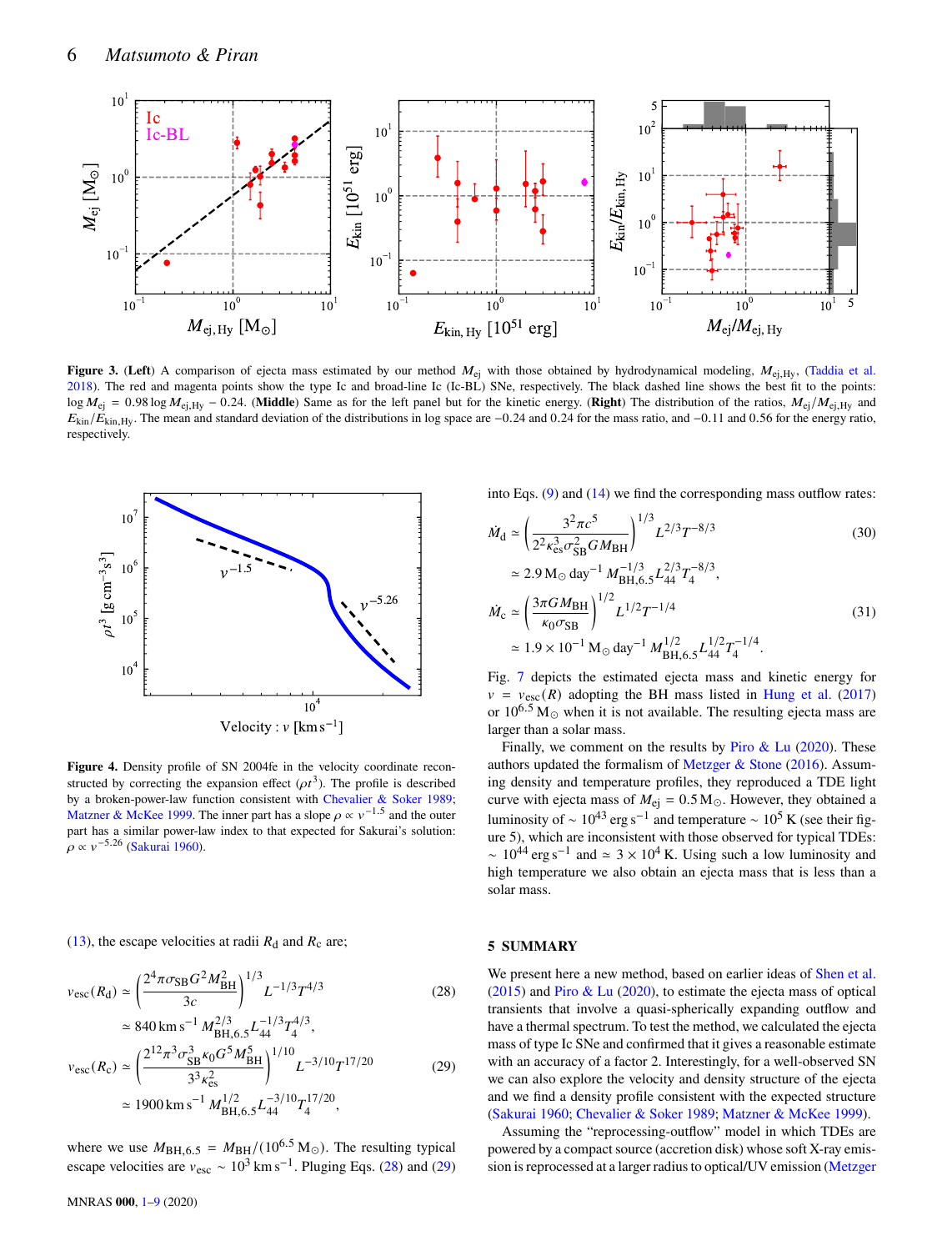

**Figure 5.** Same as Fig. [2](#page-4-1) but for optical TDEs ASASSN-14as (red), 14li (blue), and 15oi (magenta) for a fixed velocity of  $v = 10^4$  km s<sup>-1</sup>. The observables are taken from [Holoien et al.](#page-8-23) [2014,](#page-8-23) [2016a,](#page-8-24)[b.](#page-8-25) The shaded regions in the bottom three panels denote the error range calculated when the observational statistical errors in upper two panels is taken into account. The ejecta mass exceeds  $M_{\odot}$  (black dashed line), as early as 5-30 days after the discovery. As noticed by [Piro & Lu](#page-8-39) [2020,](#page-8-39)  $R_d$  is larger than the black-body radius  $R_{\rm bb} \equiv (L/4\pi \sigma_{\rm SB} T^4)^{1/2}$ , that is commonly used to estimate the size of ejecta (see e.g., [Hung et al.](#page-8-22) [2017\)](#page-8-22). This is not inconsistent because in the situation we consider  $R_{\rm bb}$  has nothing to do with the emission process (see also [Nakar & Sari](#page-8-49) [2010\)](#page-8-49).

[& Stone](#page-8-34) [2016;](#page-8-34) [Roth et al.](#page-8-35) [2016;](#page-8-35) [Roth & Kasen](#page-8-36) [2018;](#page-8-36) [Dai et al.](#page-8-37) [2018;](#page-8-37) [Lu & Bonnerot](#page-8-38) [2020;](#page-8-38) [Piro & Lu](#page-8-39) [2020\)](#page-8-39) we apply this method to optical TDEs. Unlike SNe the outflow is not expanding homologously and it is in a quasi-steady state. As a results the velocities are unknown. While observations show line broadening corresponding to  $v \sim 10^4$  km s<sup>-1</sup> (e.g., [Arcavi et al.](#page-7-0) [2014\)](#page-7-0), it is not clear that this reflects the outflow velocity [\(Roth et al.](#page-8-35) [2016;](#page-8-35) [Roth & Kasen](#page-8-36) [2018\)](#page-8-36). Hence, we assume different ejecta velocities and explore the dependence of the results on the adopted velocity. As we expect a quasi-steady state outflow, the assumption of a constant velocity is reasonable. Alternatively following hydrodynamic modeling by [Shen](#page-8-67) [et al.](#page-8-67) [\(2016\)](#page-8-67) we use the escape velocity.

We find reasonable ejecta masses (less than ∼solar) only for ejecta velocities less than about thousand km  $s^{-1}$ . The corresponding ejecta kinetic energy is smaller than  $10^{49}$  erg, which is well below the expected value ( $\sim 10^{52-53}$  erg) if the ejecta are launched from the compact source and does not resolve the inverse energy crisis. For larger velocities comparable to those inferred from the line width or implied by the escape velocity,  $v \approx 3 \times 10^3 - 10^4$  km s<sup>-1</sup>, the ejected mass is significantly larger than solar. These results cast some doubt

on the overall picture of a wide range of "reprocessing-outflow" model. We find that the resulting wind would be either too massive or if it is not massive it will not carry sufficient energy to provide the missing "energy sink".

Some reprocessing models [\(Loeb & Ulmer](#page-8-40) [1997;](#page-8-40) [Guillochon et al.](#page-8-68) [2014;](#page-8-68) [Coughlin & Begelman](#page-8-69) [2014;](#page-8-69) [Roth et al.](#page-8-35) [2016\)](#page-8-35) assume a quasistatic layer of poorly circularized debris reprocesses the ionizing continuum from the (efficiently circularized) inner accretion disk. As the assumed velocities are small in this case the ejecta mass estimates do not pose a problem. However, the "inverse energy crisis" remains here as it is not clear how does the excess energy disappear.

There are several caveats in our results. The first is the assumption of spherical geometry. Clearly the configuration is not spherical. However, while such deviations are natural in a TDE, we expect that if a deviation is on a large angular scale it could be taken into account by considering the fraction of the solid angle subtended by the outflow. This will not change quantitatively our results. We expect that only large deviations such as a formation of a jet would change our conclusions significantly. [van Velzen et al.](#page-8-70) [\(2013\)](#page-8-70) use late-time radio observations to put an upper limits on Sw J1644 like events (jetted TDEs). They find that at high probability all seven events that they analyzed did not have  $> 10^{52}$  erg jets. A more detailed analysis would likely yield much stronger limits.

<span id="page-6-0"></span>A second caveat is the assumption that the emission is thermalized and is well described by a single temperature black-body. While this is natural if the emission is indeed reprocessed by optically thick matter, lacking a detailed measurement of the spectrum it is still unclear. Moreover, the temperature is usually determined only by using multi-band photometry. If for the given luminosity the true temperature is larger by a factor of 3 the ejecta mass would decrease by a factor of  $~ > 3 - 10$  (see Eqs. [9](#page-2-4) and [14\)](#page-2-5), leading possibly to acceptable solution. However, if the luminosity is also varied to reflect the higher temperature the mass estimate remains valid.

To conclude, we presented here a simple generic method to estimate the outflow from quasi-spherical optical transients. The method is valid for events that are optically thick and when the luminosity and temperature have been measured as a function of time. To test the method we have applied it to SNe finding an encouraging agreement with more detailed calculations. When applying it to optical TDEs, we find that if indeed the observed emission is thermal and it arises from a compact accretion disk then the resulting mass of the outflow is too large. This poses a problem for the "reprocessing-outflow" model. This problem does not arise in models in which an outflow is not expected such as the alternative "outer shocks" and in variants of the reprocessing model considering a static envelop. With numerous on-going and forthcoming observational campaigns aiming at exploring the transient universe it will be interesting to analyze in future work other optical transients using this method.

## **ACKNOWLEDGMENTS**

We thanks Iair Arcavi, Chi-Ho Chan, Tamar Faran, Julian Krolik, Keiichi Maeda, Kartick Sarkar, Nicholas Stone, and Masaomi Tanaka for fruitful discussions and helpful comments. We also appreiate an anonymous referee for helpful suggestions. This work is supported in part by JSPS Postdoctral Fellowship, Kakenhi No. 19J00214 (T.M.) and by ERC advanced grant "TReX" (T.P.).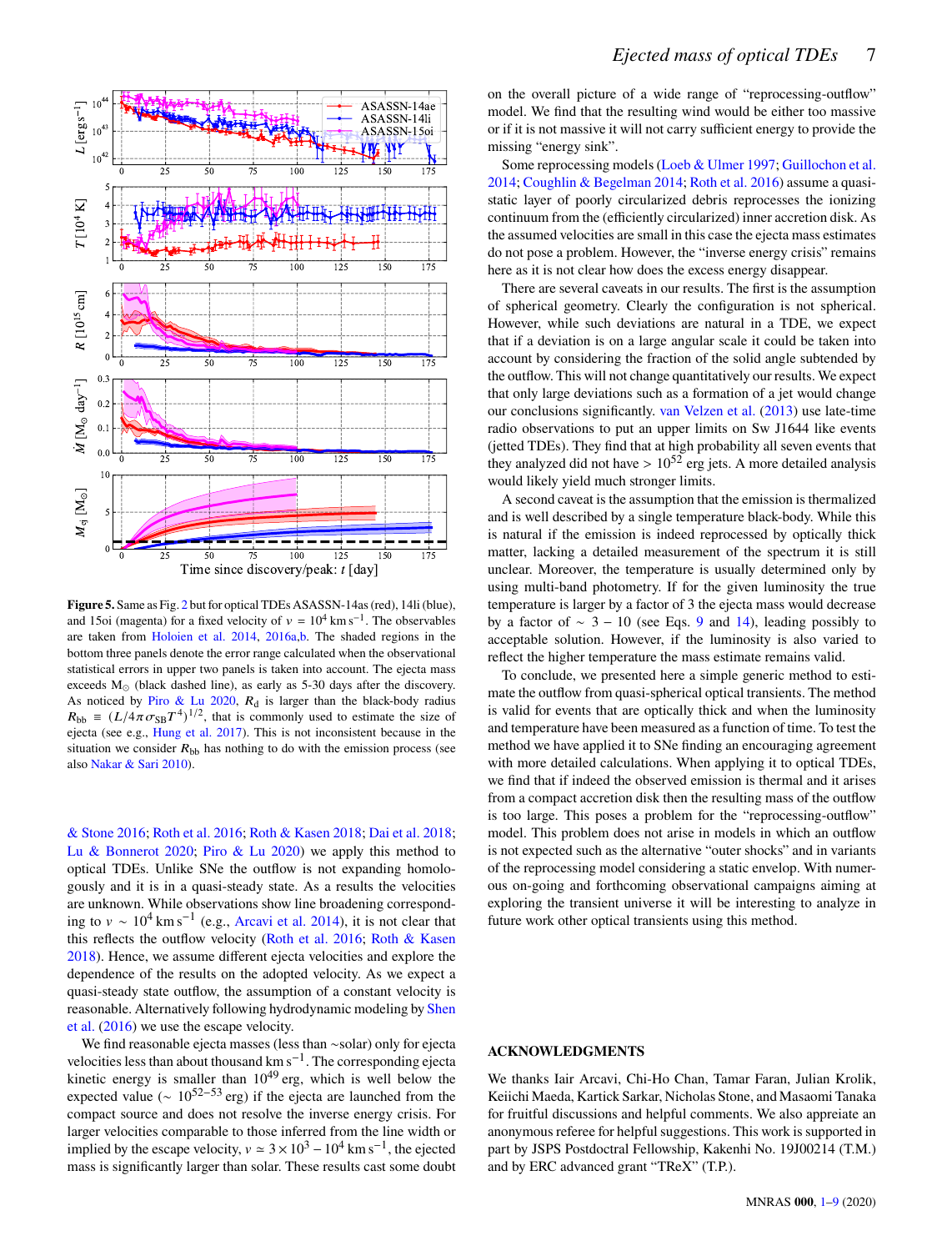

Figure 6. Estimated ejecta mass of observed optical TDEs for different ejecta velocities. The gray dashed lines show the kinetic energy at each velocity. As a reference the black dashed line denotes  $M_{\odot}$ . Typical TDE debris should be bellow this line. For each event, the ejecta mass has a peak at the critical velocity  $v_{\text{crit}} \approx 3 \times 10^3 - 10^4 \text{ km s}^{-1}$  (Eq. [17\)](#page-2-7). When  $v < v_{\text{crit}}$  ( $v > v_{\text{crit}}$ ), the color radius is larger (smaller) than the diffusion radius,  $R_d < R_c$  ( $R_c < R_d$ ). For the ejecta mass to be sufficiently small, the velocity should be smaller than  $v \sim 10^{2-3}$  km s<sup>-1</sup>. The gray shaded regions show velocities excluded by the observations of line widths  $v \lesssim 10^4 \text{ km s}^{-1}$  or lower than the escape velocity  $v_{\text{esc}} \approx 10^3 \text{ km s}^{-1}$ .



**Figure 7.** The ejecta mass and the kinetic energy calculated by setting the velocity to the escape velocity at  $R_d$  or  $R_c$ ,  $v = v_{\text{esc}}(R)$ .

#### **DATA AVAILABILITY**

The data underlying this article will be shared on reasonable request to the corresponding author.

#### <span id="page-7-2"></span><span id="page-7-1"></span>**APPENDIX A: ABSORPTION OPACITY**

The Planck-mean opacity is defined by

$$
\kappa_{\mathbf{a}} = \frac{\int_0^\infty \kappa_{\mathbf{a},\mathbf{v}} B_{\mathbf{v}}(T) d\mathbf{v}}{\int_0^\infty B_{\mathbf{v}}(T) d\mathbf{v}},\tag{A1}
$$

where  $\kappa_{a,\nu}$  and  $B_{\nu}(T)$  are the frequency-dependent absorption opacity and the Planck function, respectively. We calculate  $\kappa_{a}$ , using the open-source code CLOUDY.<sup>[6](#page-7-4)</sup> For TDE ejecta, we include only continuum opacity (free-free and bound-free absorption) because for TDE temperature  $\gtrsim 10^4$  K the bound-bound transitions are typically unimportant. Figs. [A1](#page-8-0) depicts the resulting Planck-mean opacity for TDEs (solar abundance). The absorption opacity is well approximated by the Kramers' opacity formula  $\kappa_a = \kappa_0 \rho T^{-7/2}$  with the normalization of  $\kappa_0 = 4 \times 10^{25}$ . Note that this value is about 10 times larger than the one adopted to approximate the Rosseland-mean opacity.

<span id="page-7-3"></span>For type Ic SN ejecta, bound-bound transitions may dominate the absorption opacity whose dependence on density and temperature is less clear. In analytical light-curve modeling of type Ia SNe, a constant opacity is usually adopted (e.g., [Piro & Nakar](#page-8-71) [2014\)](#page-8-71). [Kasen](#page-8-72) [et al.](#page-8-72) [\(2013\)](#page-8-72) present a sample of opacity calculation for silicon, which shows that the opacity dose not depend on temperature sensitively (see their figure 6). Following the calculation by [Dessart et al.](#page-8-58) [\(2015\)](#page-8-58) (see their figure 24) we adopt here a constant Planck-mean opacity with  $\kappa_a = 0.01 \text{ cm}^2 \text{ g}^{-1}$ .

#### **REFERENCES**

<span id="page-7-0"></span>Arcavi I., et al., 2014, [ApJ,](http://dx.doi.org/10.1088/0004-637X/793/1/38) [793, 38](https://ui.adsabs.harvard.edu/abs/2014ApJ...793...38A)

<span id="page-7-4"></span> $6$  Version 17.01 of the code last described [\(Ferland et al.](#page-8-73) [2017\)](#page-8-73).